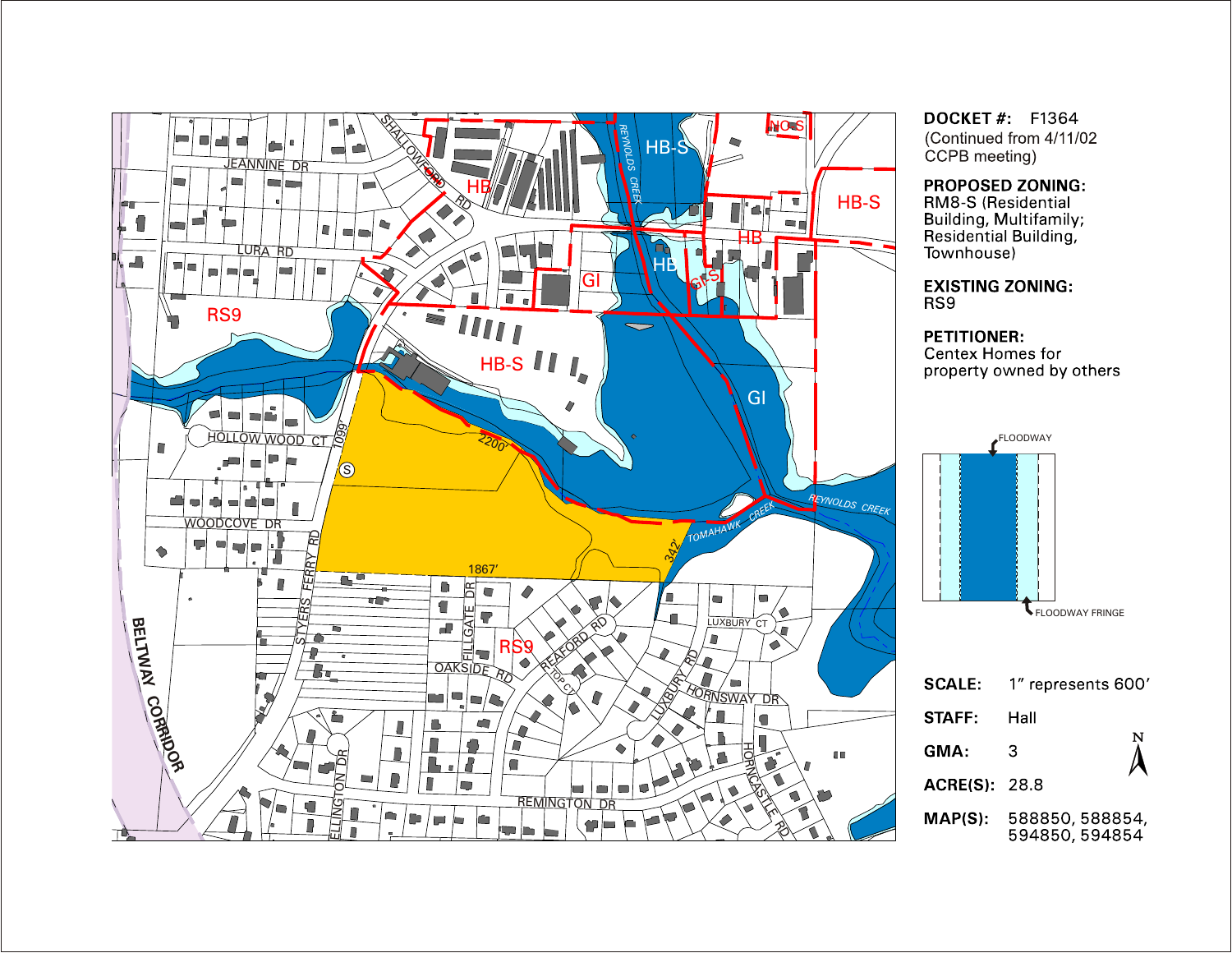May 22, 2002

Centex Homes 556 Arbor Hill Road, Suite L Kernersville, NC 27284

RE: ZONING MAP AMENDMENT F-1364

Dear Sirs:

The attached report of the Planning Board to the Forsyth County Board of Commissioners is sent to you at the request of the Commissioners.

When the rezoning is scheduled for public hearing, you will be notified by Jane Cole, Clerk to the County Commissioners, of the date on which the Commissioners will hear this petition.

Sincerely,

A. Paul Norby, AICP Director of Planning

Attachment

pc: Jane Cole, County Manager's Office Steve Calaway, 1330 Ashley Square, Winston-Salem, NC 27103 Allen Davenport, 678 Fillgate Drive, Winston-Salem, NC 27104 Mr. Thomas Litchard, 6030 Woodcove Road, Winston-Salem, NC 27104 Mr. Wayne J. Gilley, 6015 Woodcove Drive, Winston-Salem, NC 27104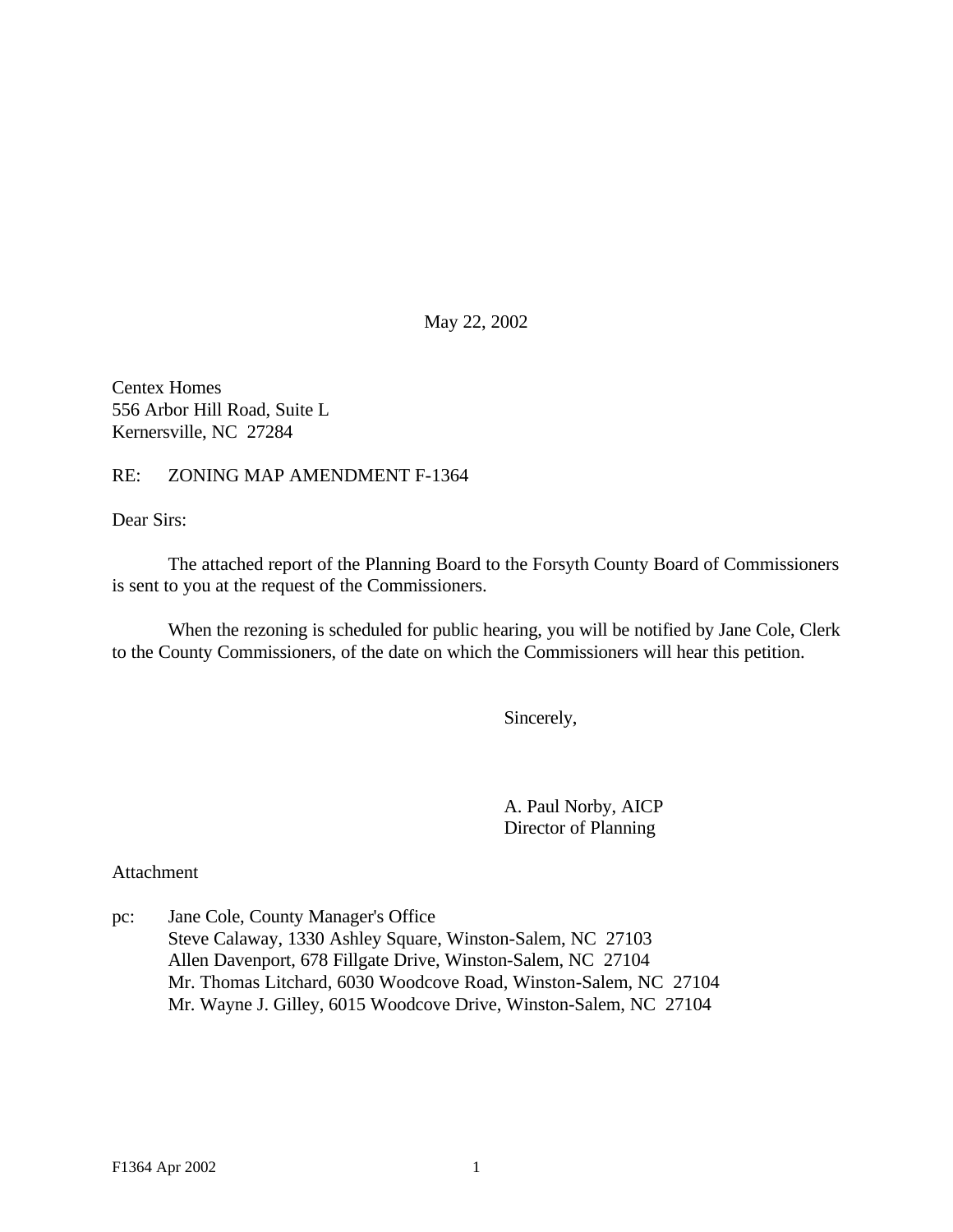## **FORSYTH COUNTY BOARD OF COMMISSIONERS**

# **\_\_\_\_\_\_\_\_\_\_\_\_\_\_\_\_\_**

**MEETING DATE:**  $\qquad \qquad$  **AGENDA ITEM NUMBER:** 

#### **SUBJECT**:-

Zoning map amendment of Centex Homes for property owned by Clint F. Bodford, Martha Bodford, and CTMA LLC

## **COUNTY MANAGER'S RECOMMENDATION OR COMMENTS**:-

## **SUMMARY OF INFORMATION**:-

Zoning map amendment of Centex Homes for property owned by Clint F. Bodford, Martha Bodford, and CTMA LLC from RS-9 to RM-8-S (Residential Building, Townhouse): property is located on the east side of Styers Ferry Road across from Woodcove Drive (Zoning Docket F-1364).

After consideration, the Planning Board recommended approval of the rezoning petition.

| <b>ATTACHMENTS:</b> X YES | NQ |       |
|---------------------------|----|-------|
| <b>SIGNATURE:</b>         |    | DATE: |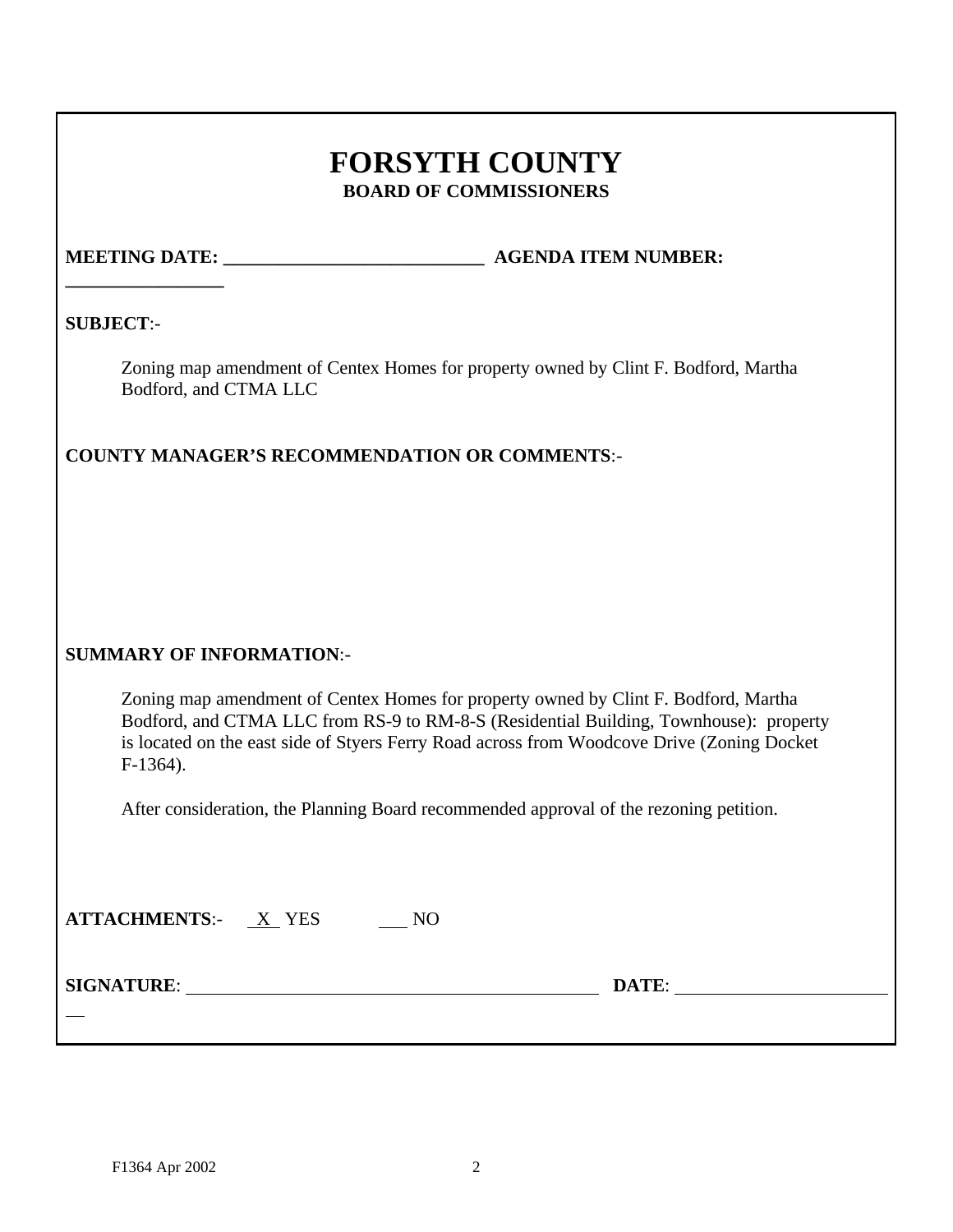#### COUNTY ORDINANCE - SPECIAL USE

Zoning Petition of Centex Homes for property owned by Clint F. Bodford, Martha Bodford, and CTMA LLC, Docket F-1364

AN ORDINANCE AMENDING THE FORSYTH COUNTY ZONING ORDINANCE AND THE OFFICIAL ZONING MAP OF THE COUNTY OF FORSYTH, NORTH CAROLINA

\_\_\_\_\_\_\_\_\_\_\_\_\_\_\_\_\_\_\_\_\_\_\_\_\_\_\_\_\_\_\_\_\_

BE IT ORDAINED by the Board of County Commissioners of the County of

Forsyth as follows:

Section 1. The Zoning Ordinance of the *Unified Development Ordinances* of the County

of Forsyth, North Carolina, and the Official Zoning Map of the County of Forsyth, North

Carolina, are hereby amended by changing from RS-9 to RM-8-S (Residential Building,

Townhouse) the zoning classification of the following described property:

Beginning at the Southwest corner of Tax Lot 105 and continuing along Styers Ferry Road N  $11^{\circ}$  $06'$  35" E 472.21' to a point; Thence continuing along Styers Ferry Road N 15 $^{\circ}$  16' 16" point: Thence adjoining the property of Longco, Inc., Tax Lot 402 Block 4429 the next following calls:

| N 87° 51′ 33″ E 53.54′ to a point;        |
|-------------------------------------------|
| S 70° 31' 24" E 43.49' to a point;        |
| S 52° 05′ 13″ E 131.82′ to a point;       |
| S 78° 36′ 17″ E 65.80′ to a point;        |
| S 58° 19′ 58″ E 125.72′ to a point;       |
| S 53° 22′ 43″ E 46.10′ to a point;        |
| S 66° 58′ 47″ E 126.58′ to a point;       |
| <u>S 40° 24' 34" E 48.59' to a point;</u> |
| S 67° 22′ 16″ E 244.31′ to a point;       |
| $S$ 64° 01′ 54″ E 69.88′ to a point;      |
| S 39° 42′ 40″ E 126.99′ to a point;       |
| S 17° 05' 05" E 110.01' to a point;       |
| S 47° 45' 15" E 149.83' to a point;       |
| N 82° 52′ 50″ E 66.96′ to a point;        |
| S 60° 38' 40" E 128.53' to a point;       |
| S 83° 46' 30" E 512.34' to a point;       |
|                                           |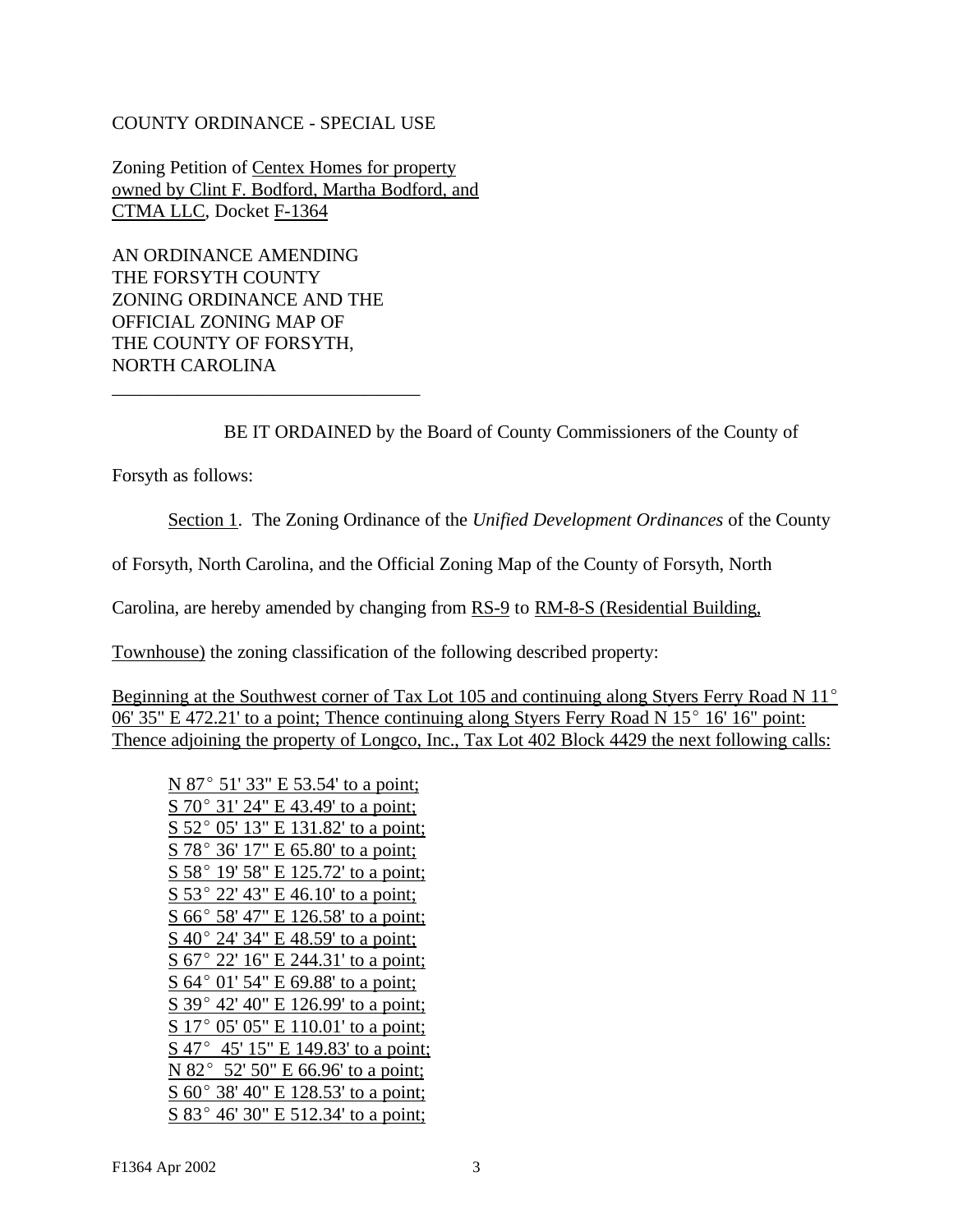Thence along the branch at Tax Lot 105 Block 4429 S  $25^{\circ}$  05' 52" W 342.55' to a point; Thence adjoining the Nottingham Subdivision N  $87^{\circ}$  54' 50" W 1866.53' to the point and place of beginning being informally known as Tax Lot 104 and a portion of Tax Lot105 Block 4429.

Section 2. This Ordinance is adopted after approval of the site plan entitled Fox Ridge

Centex Homes, and identified as Attachment A of the Special Use District Permit issued by the

Forsyth County Board of Commissioners the <u>each of day of each metal</u>, 20 to to

#### Centex Homes for property owned by Clint F. Bodford, Martha Bodford, and CTMA LLC.

Section 3. The Board of Commissioners hereby directs the issuance of a Special Use

District Permit pursuant to the Zoning Ordinance of the *Unified Development Ordinances* for a

development to be known as Fox Ridge Centex Homes. Said Special Use District Permit and site

plan with associated documents are attached hereto and incorporated herein.

Section 4. This Ordinance shall be effective from and after its adoption.

## COUNTY, SPECIAL USE DISTRICT PERMIT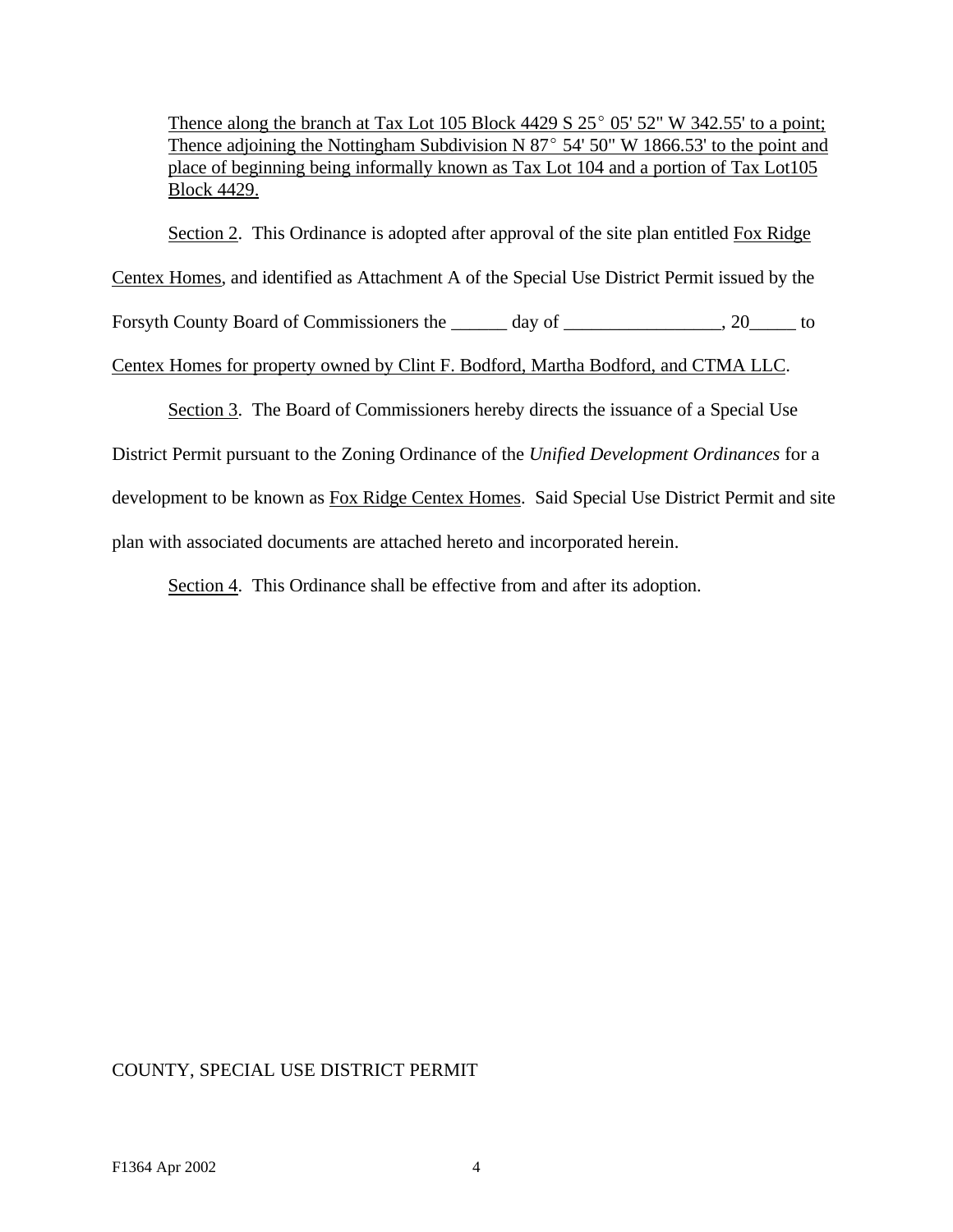#### SPECIAL USE DISTRICT PERMIT

Issued by the Forsyth County Board of Commissioners

The Forsyth County Board of Commissioners issues a Special Use District Permit for the

site shown on the site plan map included in this zoning petition of Centex Homes for property

owned by Clint F. Bodford, Martha Bodford, and CTMA LLC (Zoning Docket F-1364). The site

shall be developed in accordance with the plan approved by the Board and bearing the inscription:

"Attachment A, Special Use District Permit for RM-8-S (Residential Building, Townhouse),

approved by the Forsyth County Board of Commissioners the \_\_\_\_\_ day of \_\_\_\_\_\_\_\_\_\_\_\_\_\_\_\_,

20 \_\_\_\_" and signed, provided the property is developed in accordance with requirements of the

RM-8-S zoning district of the Zoning Ordinance of the *Unified Development Ordinances* of the

County Code, the Erosion Control Ordinance, and other applicable laws, and the following

conditions be met:

## PRIOR TO THE ISSUANCE OF GRADING PERMITS

- a. Limits of grading along the stream defining the northern edge of the property shall be flagged in the field.
- b. Developer shall obtain a DENR water quality permit.
- c. Developer shall stabilize slopes within 15 days of achieving final grade.

#### C **PRIOR TO THE ISSUANCE OF BUILDING PERMITS**

- a. On site fire hydrant locations shall be approved by the County Fire Department in writing to the Inspections Division.
- b. Developer shall record a final plat in the office of the Register of Deeds. Final plat shall show tentative building locations and all access and utility easements.
- c. Developer shall dedicate a forty (40) foot greenway easement to the City of Winston-Salem along Tomahawk Creek. Planning staff shall approve the location of said greenway easement. Easement shall be shown on final plat.
- d. Developer shall establish negative access easements along Styers Ferry Road. Easement shall be shown on final plat.

## PRIOR TO THE ISSUANCE OF OCCUPANCY PERMITS

a. Developer shall install road improvements on Styers Ferry Road to the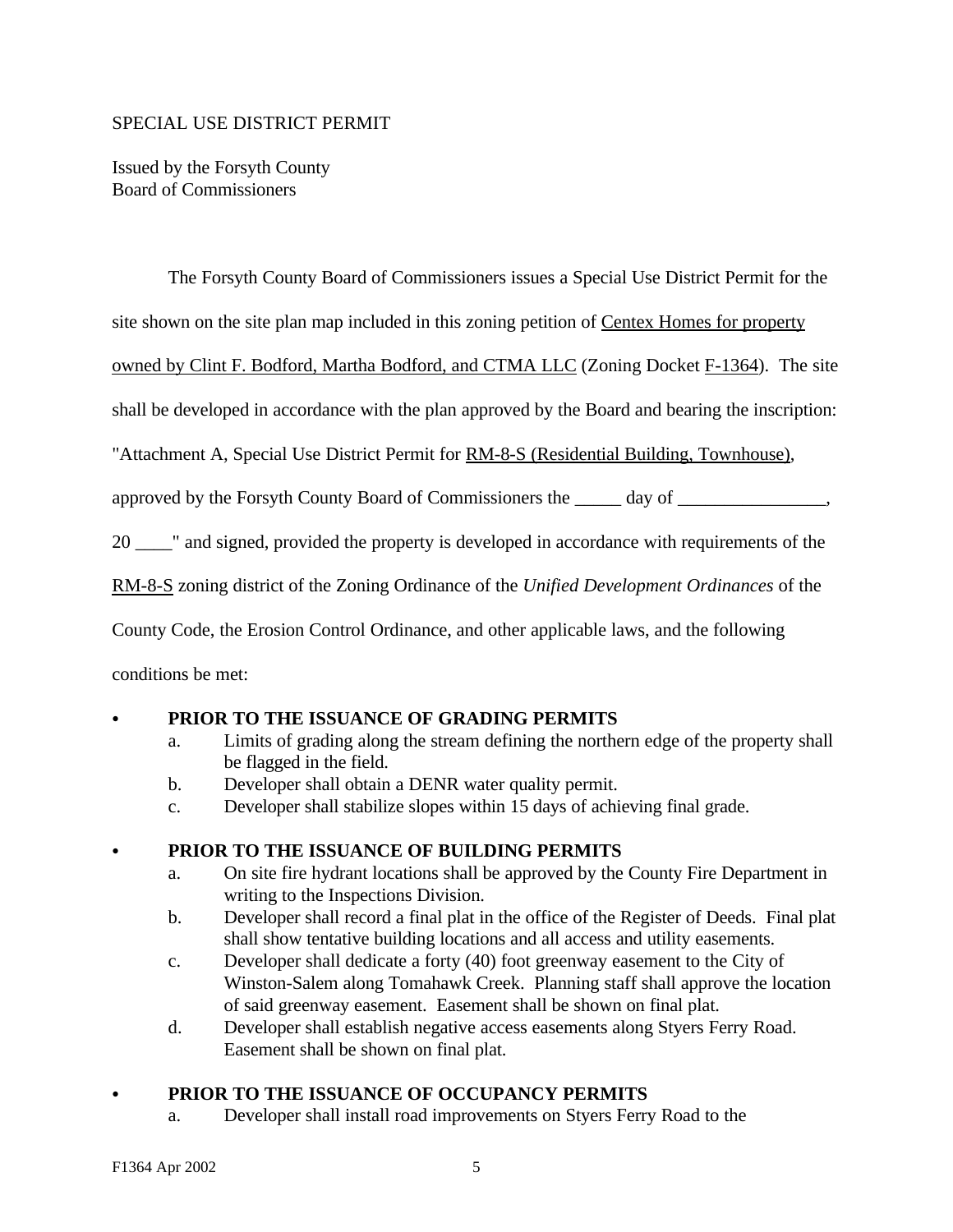specifications of the NCDOT. A driveway permit is required.

- b. All required fire hydrants shall be installed in accordance with the County Fire Department.
- c. Landscape plantings shall be installed at locations as shown on the approved site plan. All plants shown on the site plan shall meet the minimum size requirement of UDO Section 3-5.3 (B).

## **• OTHER REQUIREMENTS**

a. Signage shall be limited to two (2) monument signs with a maximum height of five (5) feet.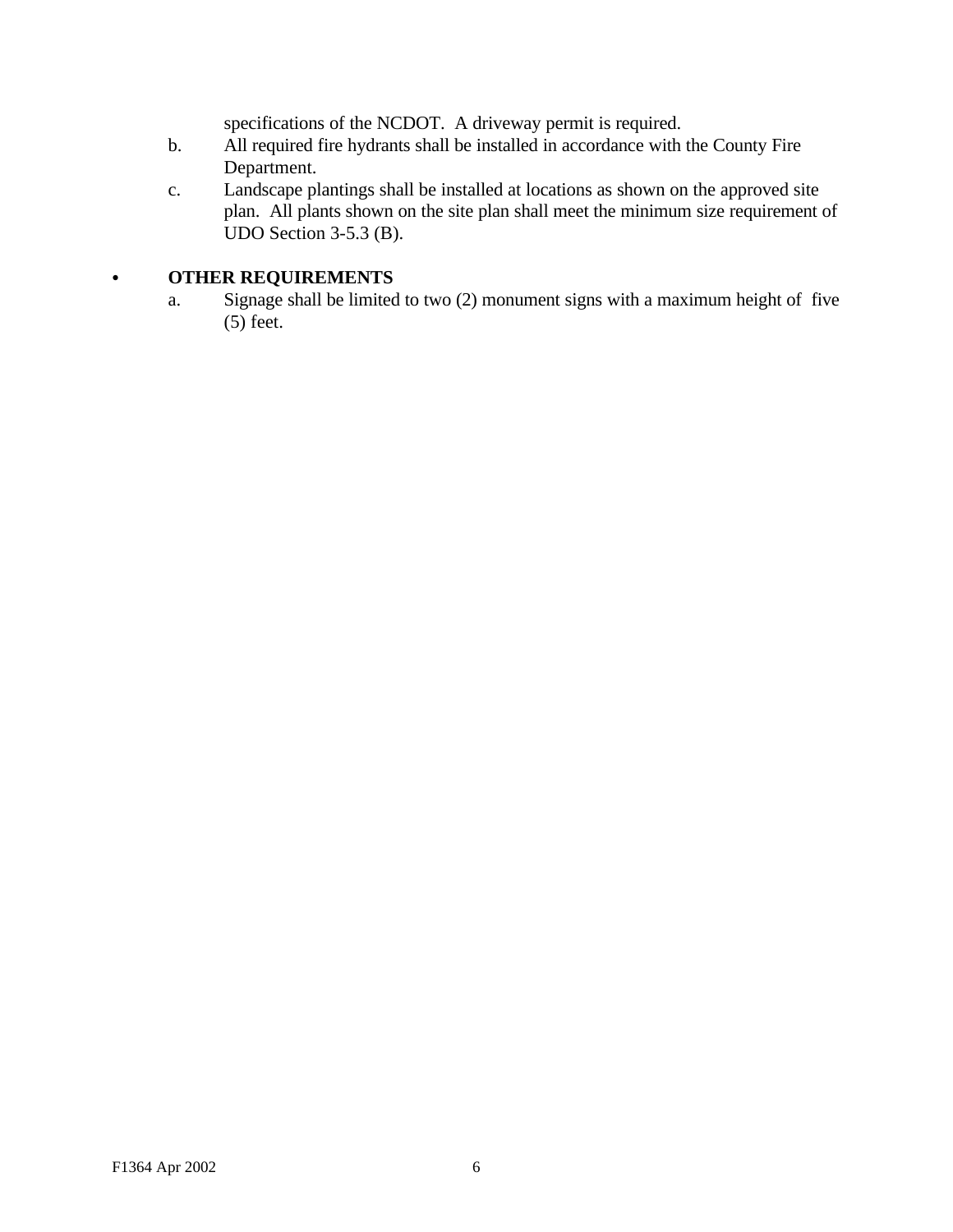#### **ZONING STAFF REPORT**

**DOCKET #** F-1364 **STAFF:** S. Chad Hall

Petitioner(s): Centex Homes Ownership: Clint F. Bodford, Martha Bodford; CMTA LLC

**CONTINUANCE HISTORY**: The petition was continued from the April 11, 2002 Planning Board Public Hearing to allow the petitioner time to work out site plan design issues with the staff. The petitioner has met with the neighborhood and staff to discuss the issues. Substantial site plan improvements have been made in response to staff suggestions and staff now believes that the current plan adequately addresses staff's concerns with respect to the compatibility issue.

#### **REQUEST**

| From: | RS-9 Residential Single Family District; minimum lot size 9,000 sf        |
|-------|---------------------------------------------------------------------------|
| To:   | RM-8-S Residential Multifamily District; maximum density eight units/acre |
|       | (Residential Building, Townhouse)                                         |

Both general and special use district zoning were discussed with the applicant(s) who decided to pursue the zoning as requested.

Acreage: 28.8 acres

#### **LOCATION**

Street: East side of Styers Ferry Road across from Woodcove Drive and Hollow Wood Court. Jurisdiction: Forsyth County.

#### **SITE PLAN**

Proposed Use: 124 Residential Building, Townhouse units Square Footage: 140,105. Building Height: 45-foot maximum. Density: 4.29du/acre. Parking: Required: 217; proposed: 283 (garages and driveways). Bufferyard Requirements: Type II against RS-9. Vehicular Use Landscaping Standards Requirements: UDO standards apply.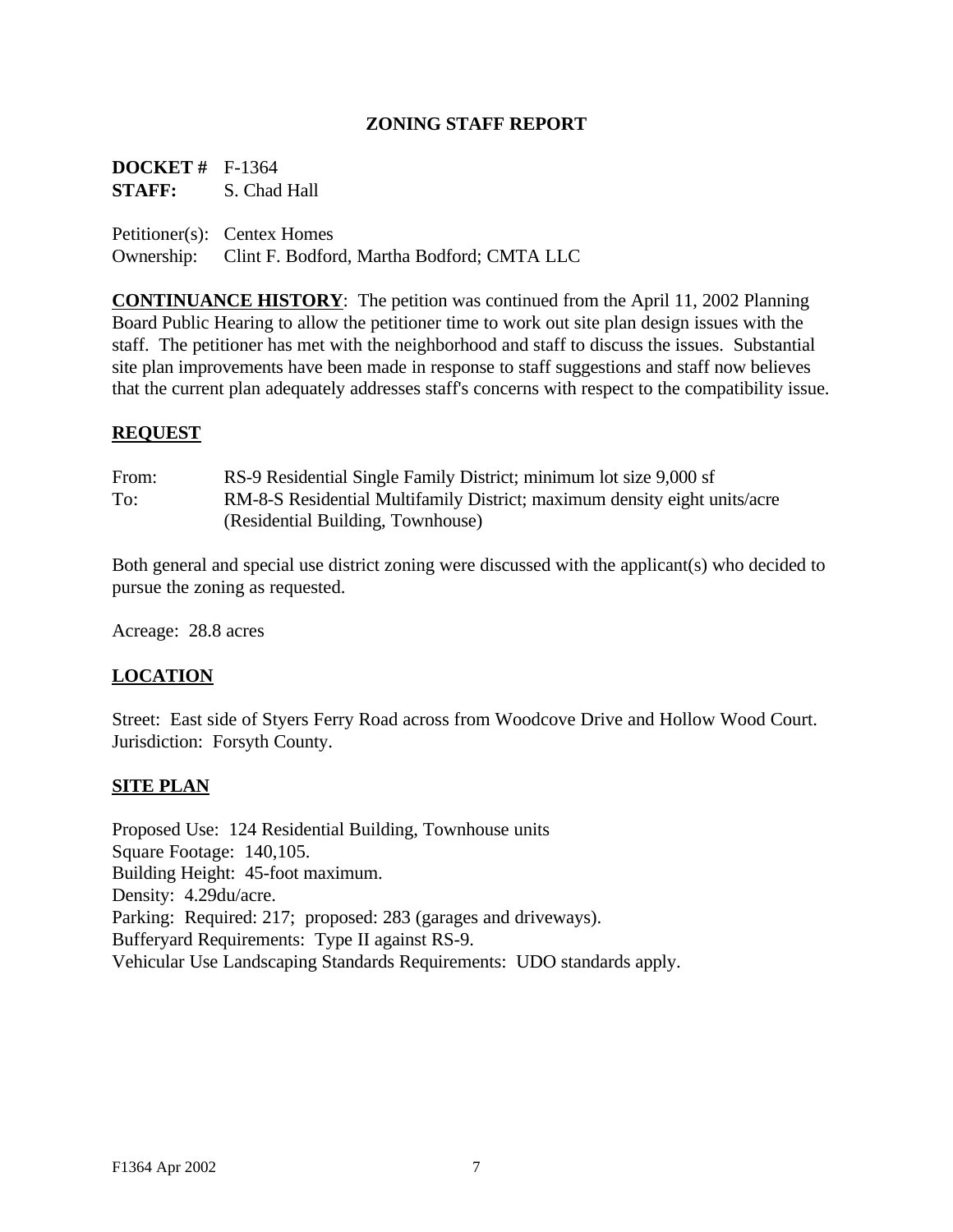#### **PROPERTY SITE/IMMEDIATE AREA**

Existing Structures on Site: Property is currently undeveloped. Adjacent Uses:

| North - | Tomahawk Creek and L.A. Reynold's Garden Showcase zoned HB-S. |
|---------|---------------------------------------------------------------|
| East -  | Vacant land zoned RS-9.                                       |
| South - | Single family residences zoned RS-9.                          |
| West -  | Single family residences zoned RS-9.                          |

#### **GENERAL AREA**

Character/Maintenance: Well-maintained single family homes and low intensity highway business. Development Pace: Moderate.

#### **PHYSICAL FEATURES/ENVIRONMENTAL REVIEW**

- Impact on Existing Features: Site is undeveloped and includes some sensitive environmental restraints.
- Topography: There is an approximate change in elevation on the subject property of 100' (from elevation 828' in the southwest down to elevation 728' along the creek on the northern property line). The site plan shows a considerable amount of grading adjacent to the creek.
- Streams: Reynolds Creek and Tomahawk Creek define the northern edge of the property.
- Vegetation/habitat: The subject property is mostly vegetated.
- Floodplains: There is FEMA regulated floodplain on the subject property (both floodway and floodway fringe). Any fill placed within the floodway fringe must meet the requirements of the UDO (only half of the distance between the limits of the floodway fringe and the floodway may be filled).
- Wetlands: A portion of Reynolds Creek is designated as an R4SBCx wetland (riverine, intermittent, streambed, seasonally flooded, excavated). Wetland proposed to remain undisturbed.
- Watershed: Site is not within the boundaries of a water supply watershed.
- Compliance with Federal/State requirements for wetland/stream protection: May need permits for wetland disturbance. Sedimentation and Erosion Control plan must be submitted and followed. Must meet all federal, state and local requirements regarding development within a floodplain.
- Comments: May need a Section 404 permit from the Army Corp of Engineers and a Wetlands/401 Certification from the North Carolina Department of Environment and Natural Resources, Division of Water Quality for any work within the wetlands. Per UDO, the developer is responsible for securing all necessary State and/or Federal permits. Compliance with the State and local Erosion Control provisions will be required for this project. Site plan does not show encroachment into flood plain or wetland areas.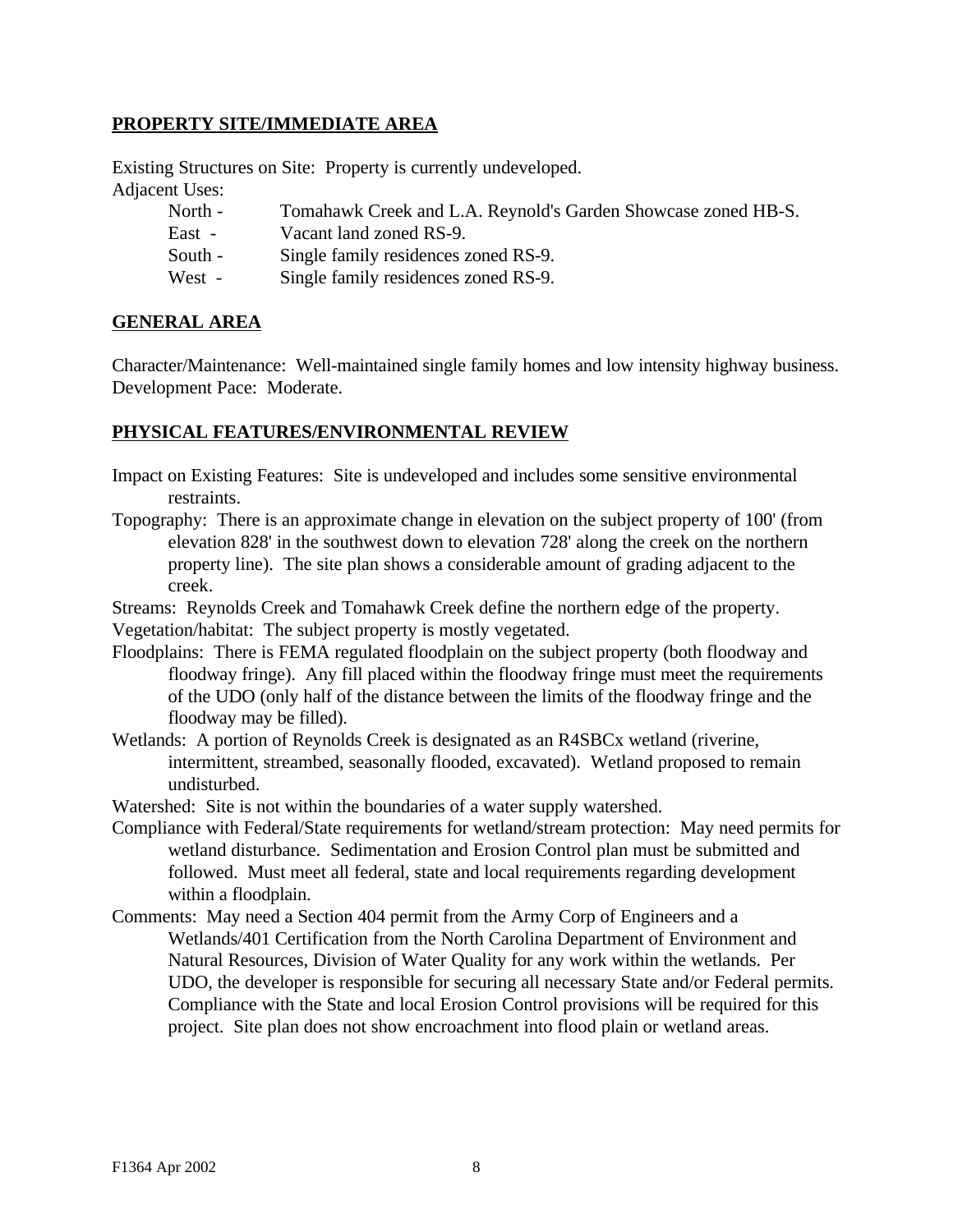#### **TRANSPORTATION**

Direct Access to Site: Styers Ferry Road; Shallowford Road; Remington Drive; Phillips Bridge Road. Street Classification: Styers Ferry Road - major thoroughfare; Shallowford Road - minor thoroughfare; Remington Drive - collector; Phillips Bridge Road - minor thoroughfare. Average Daily Traffic Count/Estimated Capacity at Level of Service D (Vehicles per Day): Styers Ferry Road between Phillips Bridge Road and Shallowford Road = 6,200/11,100 Shallowford Road between Styers Ferry Road and proposed Northern Beltway = 6,000/11,100 Phillips Bridge Road between Country Club Road and Styers Ferry Road = 2,100/11,100 Trip Generation/Existing Zoning: RS-9 28.8 acres x 43,560/9,000 = 139 units x 9.57 (SFR Trip Rate) = 1,330 trips per day Trip Generation/Proposed Zoning: RM-8-S 124 units proposed x 6.63 (Apt. Trip Rate) = 822 trips per day Sight Distance: Good. Interior Streets: Public.

Connectivity of street network: The site plan shows two public street connections to Styers Ferry Road and a public street extension of Fillgate Drive from existing single family residential to subject property.

## **HISTORY**

Relevant Zoning Cases:

- 1. F-1187; RS-9 to RM-8-S (Nursing Care Institution); withdrawn at February 24, 1997 Board of Commissioners meeting; east side of Styers Ferry Road across from Hollow Wood Court and also along south side of Reynolds Creek; 9.56 acres; Planning Board and staff recommended approval.
- 2. F-866; B-3-S and R-6 to B-3-S (multiple business uses); approved November 23, 1987; east side of Styers Ferry Road south of Country Club Road; 37.10 acres; Planning Board and staff recommended approval. NOTE: This is the L.A. Reynolds Garden Center immediately north of the current site.

## **CONFORMITY TO PLANS**

GMP Area (*Legacy*): Suburban Neighborhoods (GMA 3).

- Relevant Comprehensive Plan Recommendation(s): *Legacy* encourages infill development, at higher densities where appropriate, within the Municipal Services Area. However, *Legacy* also states that infill should be compatible with the existing neighborhood and address the concerns of existing residents in the area.
- Area Plan/Development Guide: Site is not within the boundaries of a development guide or an area plan.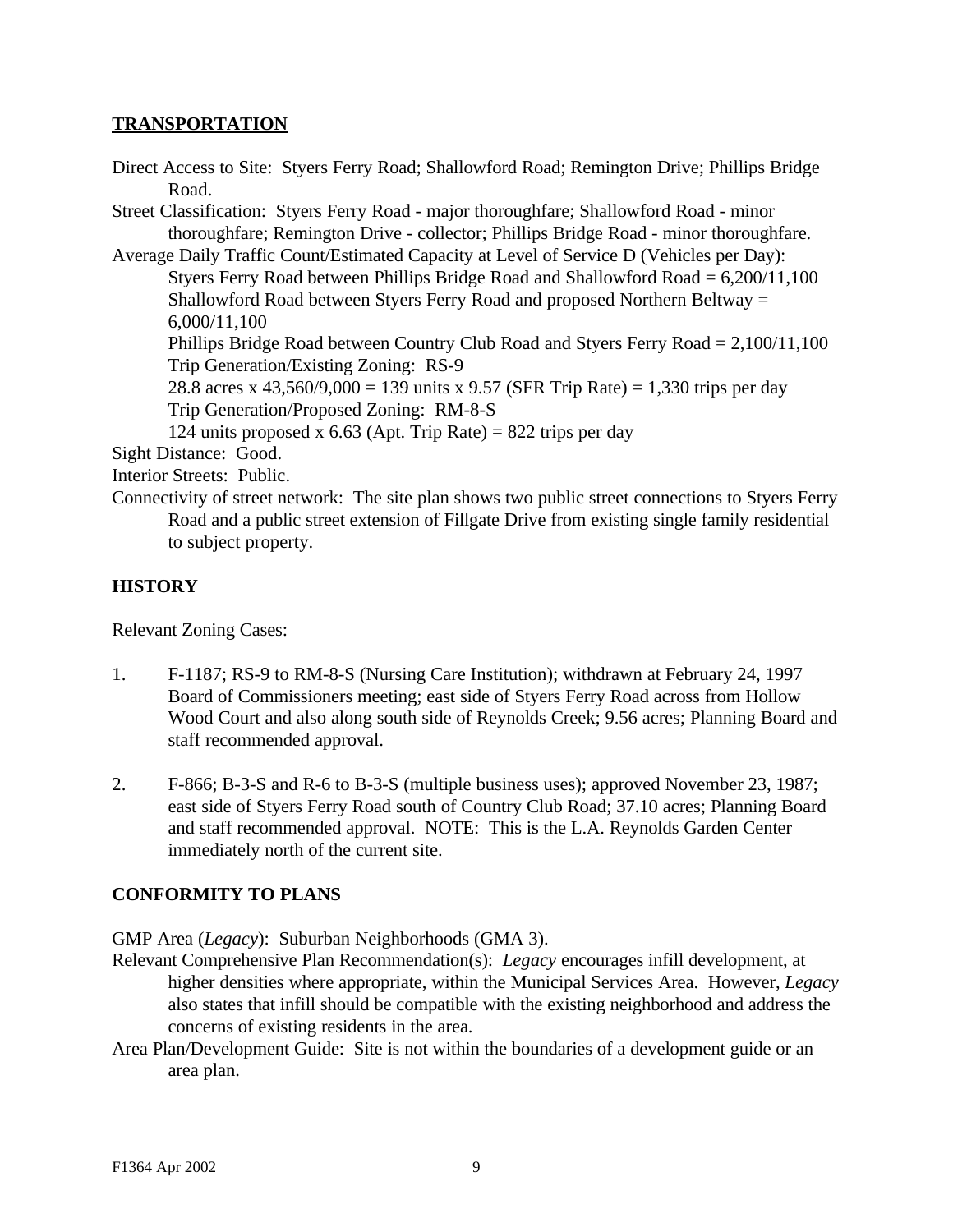## **GREENWAY/RECREATION/OPEN SPACE REVIEW**

Greenway Plan: *Legacy*; Draft Greenway Plan. Greenway/Trail Name: Tomahawk Creek Trail. Easement Requested: 40 feet. Side of Creek: South side. Comments/Status of Trail: It is intended that this proposed trail will connect neighborhoods located along the trail to Lewisville's town center to the west and also link these neighborhoods to the Muddy Creek trail to the east via the proposed Reynolds Creek Trail, thus linking Lewisville and Winston-Salem by a walking and biking trail.

#### **WINSTON-SALEM/FORSYTH COUNTY SCHOOLS**

Winston-Salem/Forsyth County Schools have estimated this project, when completed, will add a total of 32 students to the system, as indicated by the following chart.

| Project                 | Number<br>Units | <b>Schools</b>    | Projected<br><b>Students</b><br>from Project | 2001-2002<br>Enrolled<br><b>Students</b> | 2001-2002<br>Projected<br>Students with<br>Accumulated<br>Totals since<br>4/24/01 | School<br>Capacity |
|-------------------------|-----------------|-------------------|----------------------------------------------|------------------------------------------|-----------------------------------------------------------------------------------|--------------------|
| Fox Ridge<br>Townhouses | 124             | Meadowlark Elem   | 15                                           | 811                                      | 826                                                                               | 660                |
|                         |                 | Meadowlark Mid    |                                              | 1235                                     | 1242                                                                              | 825-930            |
|                         |                 | West Forsyth High | 10                                           | 1351                                     | 1361                                                                              | 874-1192           |

## **ANALYSIS**

The current request is to rezone 28.8 acres from RS-9 to RM-8-S (Residential Building, Townhouse). The site is situated on the east side of Styers Ferry Road opposite a single family residential neighborhood. The site is also situated between a single family residential neighborhood to the south and an HB-S zoned landscape nursery and garden center to the north across Tomahawk Creek.

The site falls into a transitional area between single family detached dwelling units and a Highway Business zoning classification. However, Tomahawk creek, along the northern boundary of the site, creates a natural buffer between the relatively low intensity use of the HB-S district and the subject property. Due to that natural separation, the subject property could be viable as a continuation of single family zoning. However, *Legacy* generally supports infill development at higher densities within the municipal services area. *Legacy* also states that infill should be compatible with the existing neighborhood and address the concerns of existing residents in the area.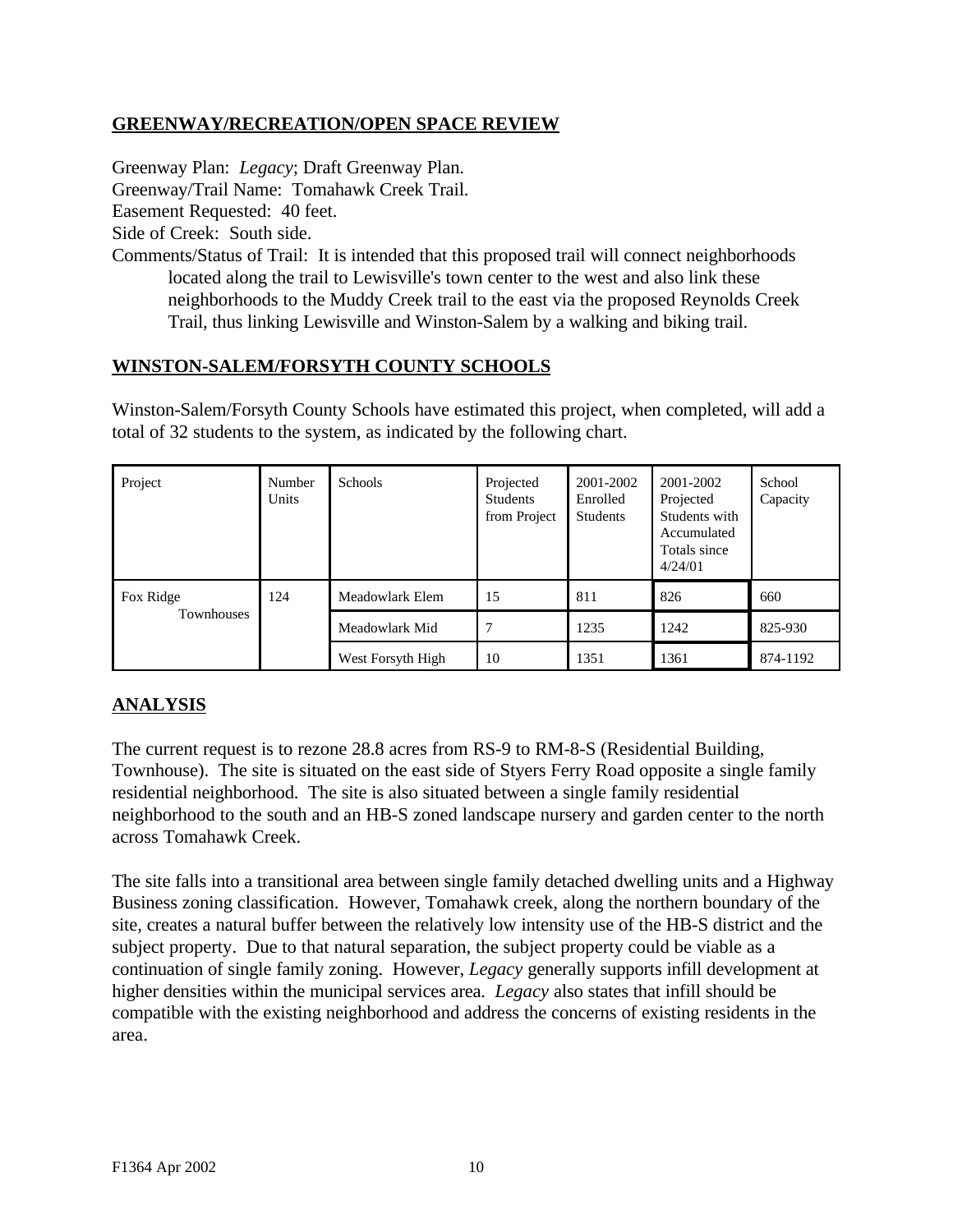The site plan shows that environmentally sensitive areas of the site will be substantially preserved. Tomahawk Creek converges with Reynolds Creek along the eastern edge of the subject property, providing migration and habitat for a variety of species of wildlife. The preservation of the environmentally sensitive areas is an asset to the site. The proposed site plan shows a greenway connection along the entire length of the property adjacent to Tomahawk Creek. Staff notes that the interior of the site would be cleared extensively for the proposed townhome development; however, substantial clearing would also likely occur with single family development on this tract as well.

Staff is supportive of the proposed two points of access onto Styers Ferry from the site as well as a connection to a stub to the south from Fillgate Drive which would help disperse traffic.

Given the location of the property between Highway Business and single family residential uses, staff is generally supportive of the proposed RM-8-S zoning as a transitional land use. The overall density of the project at 4.16 units per acre is equal to or less than the current RS-9 zoning which could support single family densities up to 4.84 units per acre. On this basis, traffic and other impacts associated with the proposed townhouse development should be significantly less than the current RS-9 zoning.

Staff is concerned, however, about how the design and site plan of the proposed townhomes relates to the established single family neighbors. Specifically, staff is concerned about the design and layout of the rear buildings and their proximity to the single family neighbors, and the need to better define interior streetscape spaces and courtyards. Additionally, large variety street trees and other landscape material would be beneficial in keeping with the mature wooded character of the surrounding area. Based on staff recommended revisions to the current site plan, which reduces the number and scale of proposed townhome buildings and the proposed addition of landscape plantings, staff now believes that these issues have been adequately addressed.

## **FINDINGS**

- 1. The site is situated between a residential neighborhood and a relatively low-intensity highway business use.
- 2. The site is an appropriate location for infill, as recommended by *Legacy*.
- 3. The townhouse use at 4.16 units per acre density is a good transition between HB-S north of the property and RS-9 to the south.
- 4. The site plan provides for a greenway easement along Tomahawk Creek.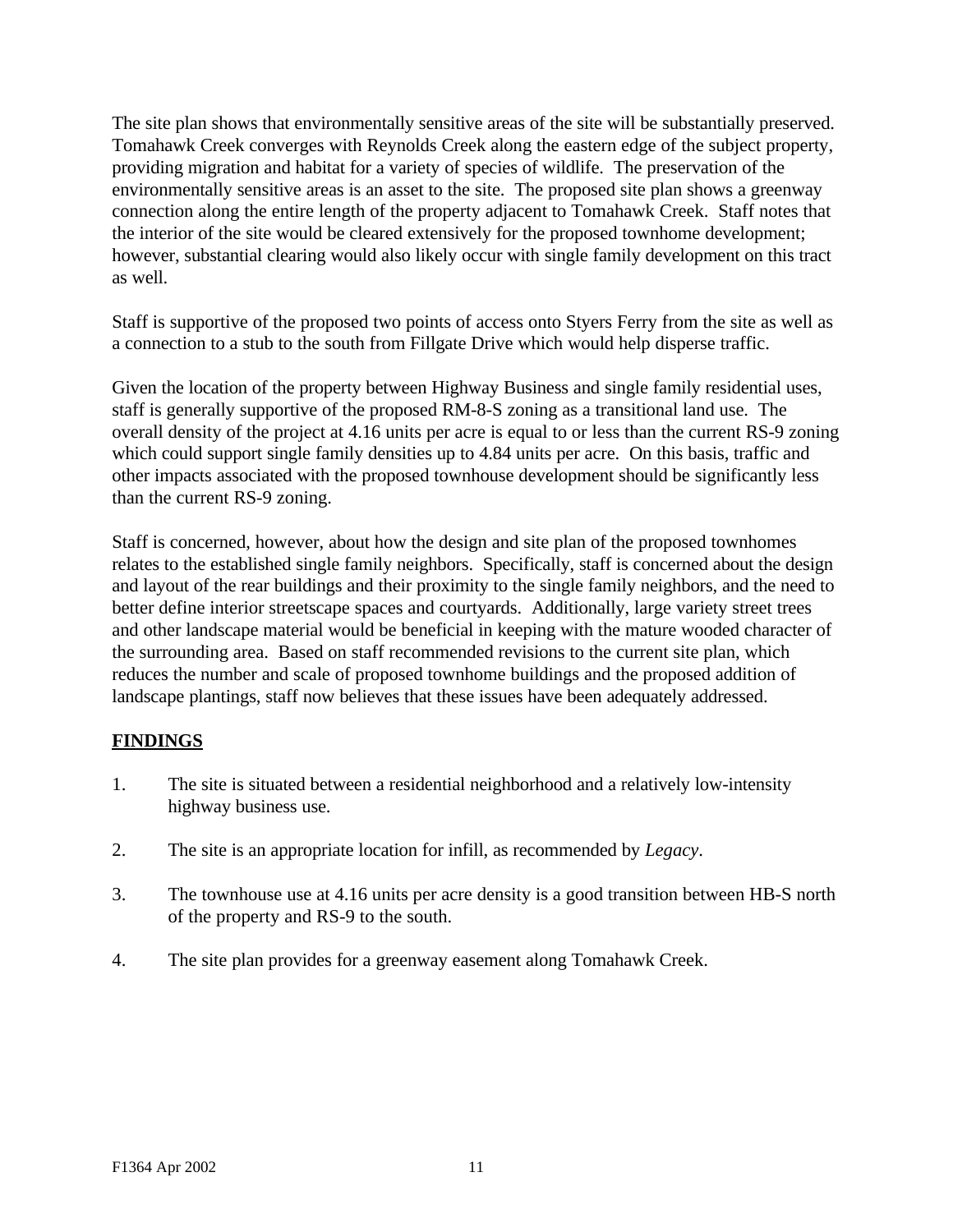- 5. The site plan incorporates the preservation of sensitive environmental areas, as recommended by *Legacy*.
- 6. The site plan illustrates multiple connections to Styers Ferry Road and a connection from Fillgate Drive, dispersing traffic, as recommended by *Legacy*.
- 7. Staff could generally support an appropriately designed townhome development which addresses compatibility issues.
- 8. With staff recommended revisions, staff believes that the proposed site plan adequately addresses compatibility issues with the established neighborhood to the south.

## **STAFF RECOMMENDATION**

## Zoning: **APPROVAL**.

Site Plan: Staff certifies that **the site plan meets all code requirements**, and recommends the following conditions:

## PRIOR TO THE ISSUANCE OF GRADING PERMITS

- a. Limits of grading along the stream defining the northern edge of the property shall be flagged in the field.
- b. Developer shall obtain a DENR water quality permit.
- c. Developer shall stabilize slopes within 15 days of achieving final grade.

## C **PRIOR TO THE ISSUANCE OF BUILDING PERMITS**

- a. On site fire hydrant locations shall be approved by the County Fire Department in writing to the Inspections Division.
- b. Developer shall record a final plat in the office of the Register of Deeds. Final plat shall show tentative building locations and all access and utility easements.
- c. Developer shall dedicate a forty (40) foot greenway easement to the City of Winston-Salem along Tomahawk Creek. Planning staff shall approve the location of said greenway easement. Easement shall be shown on final plat.
- d. Developer shall establish negative access easements along Styers Ferry Road. Easement shall be shown on final plat.

## C **PRIOR TO THE ISSUANCE OF OCCUPANCY PERMITS**

- a. Developer shall install road improvements on Styers Ferry Road to the specifications of the NCDOT. A driveway permit is required.
- b. All required fire hydrants shall be installed in accordance with the County Fire Department.

## C **OTHER REQUIREMENTS**

a. Signage shall be limited to two (2) monument signs with a maximum height of five (5) feet.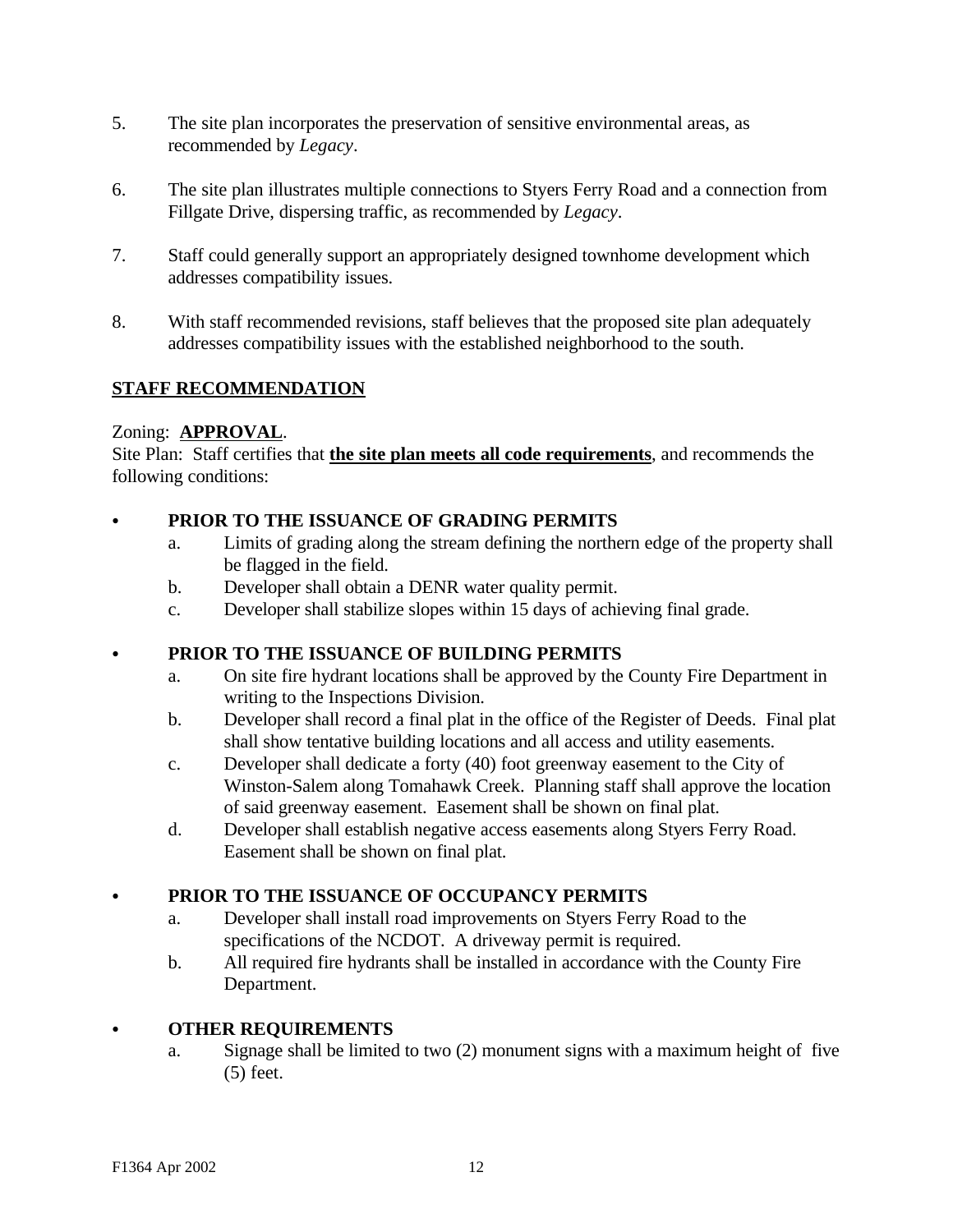#### **PUBLIC HEARING** - April 11, 2002

#### FOR:

Steve Calaway, 1330 Ashley Square, Winston-Salem, NC 27103

Represent Centex Homes.

This is a proposal for 120 townhouse units for sale.

This is a rough site.

Centex Homes is going to develop this property either as the proposed townhouse development or under existing zoning.

- The proposed townhouse development brings less impact than a traditional single family neighborhood. Under the proposed plan, buildings would be consolidated and more green space would be provided.
- We would like to not have to connect to Fillgate. Neighbors would like us not to connect.
- We think an emergency access between the two neighborhoods would be the best solution.

Each townhouse will have a garage.

- In reviewing the staff report, you think you're going to get a recommendation for approval until you get to the very last line.
- There is little effect on traffic, streets, schools, transportation. It will provide housing for people who need housing.
- Centex creates a Homeowners Association and controls that until there's 75% occupancy rate.

This design is environmentally sensitive to the wetlands.

#### AGAINST:

Allen Davenport, 678 Fillgate Drive, Winston-Salem, NC 27104

- Mr. Davenport asked those who were present in opposition to this request to stand. A approximately 30 people stood in opposition to this request.
- The only thing we did agree with Centex Homes on was that we don't want a connection at Fillgate Drive. We don't want to see traffic directed through our neighborhood. Displayed photographs of the neighborhood.
- This is a challenging area to develop because of the contours of the land. Our developer did a very nice job.
- We saw samples of houses that Centex was proposing. The biggest thing that jumped out at us was that the buildings are six-unit buildings. This is an unappealing approach to housing and reminds you of mini-warehouse self-storage units.
- There's very little space between buildings. With this type of arrangement, change in elevation is difficult.

My house is on higher ground so I could see directly into people's houses.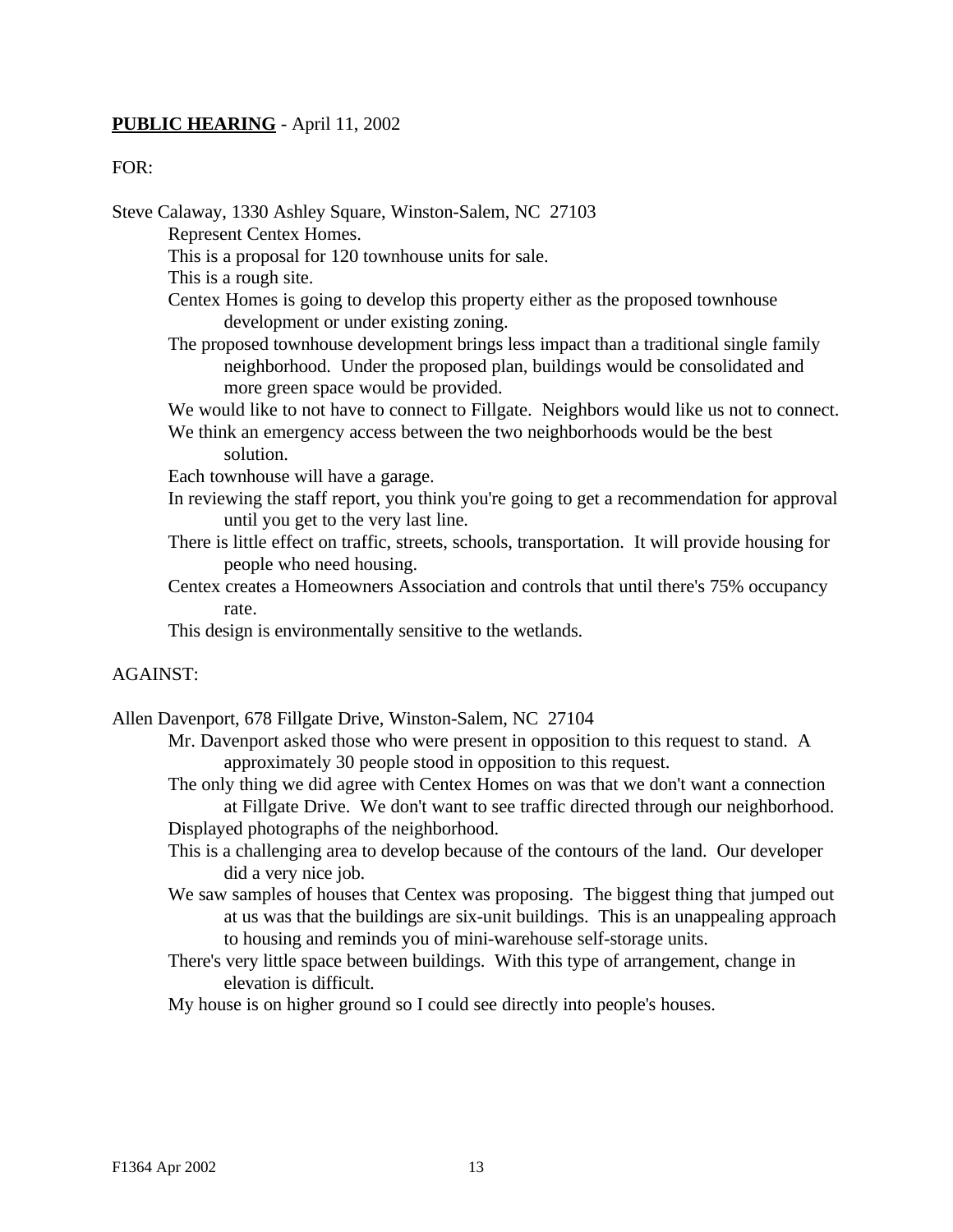- This proposal involves severe grading of a property that could be developed in a very attractive manner. Flattening out the land doesn't take advantage of the contours of the land or the view.
- This site, if developed as proposed, will be very visible and noticeable to traffic and neighbors.
- Mr. Thomas Litchard, 6030 Woodcove Road, Winston-Salem, NC 27104
	- Why did the transportation advisory committee recommend a six-lane builtway to take traffic off this road if it wasn't overburdened already? Traffic backs up on this road.
	- If this development comes in here, we will have to move out. The place will not be livable.
- Mr. Wayne J. Gilley, 6015 Woodcove Drive, Winston-Salem, NC 27104 I'm in total agreement with the previous two speakers.
	- My major concern is traffic. We're talking about two more "T" intersections. This road is a major cut-through. Increasing traffic by 300 automobiles here and 300 there creates a problem. I think the priority should be the roads.

#### **WORK SESSION**

During discussion by the Planning Board, the following points were made:

Kerry Avant - If the property is developed, a lot of the things you are objecting to are going to happen anyway, but there wouldn't be a public forum for you to comment on. The one plus to this proposal versus the currently allowed single family is that traffic would be less under this proposal. This type of home-ownership usually creates less trips per day than single family with a comparable number of units.

Kerry Avant - I agree with the neighborhood that connecting Fillgate Drive (in this particular situation) will create a cut-through. I would be in favor of some type of emergency connection.

In response to a question by John Bost, Jeff Jackson, 556 Arbor Hill Road, Kernersville, NC 27284, representing Centex, stated that this particular product serves a portion of the market which is underserved in this area are this time. We look at traffic implications and school implications.

Jimmy Norwood - I think the elements we don't like on this plan are caused by the topography of the land which we can't resolve. This plan seems to have a lot of elements that support *Legacy*. It has common space and a traditional neighborhood look. We aren't architectural police and therefore can't say whether it's in keeping with what's going on there already.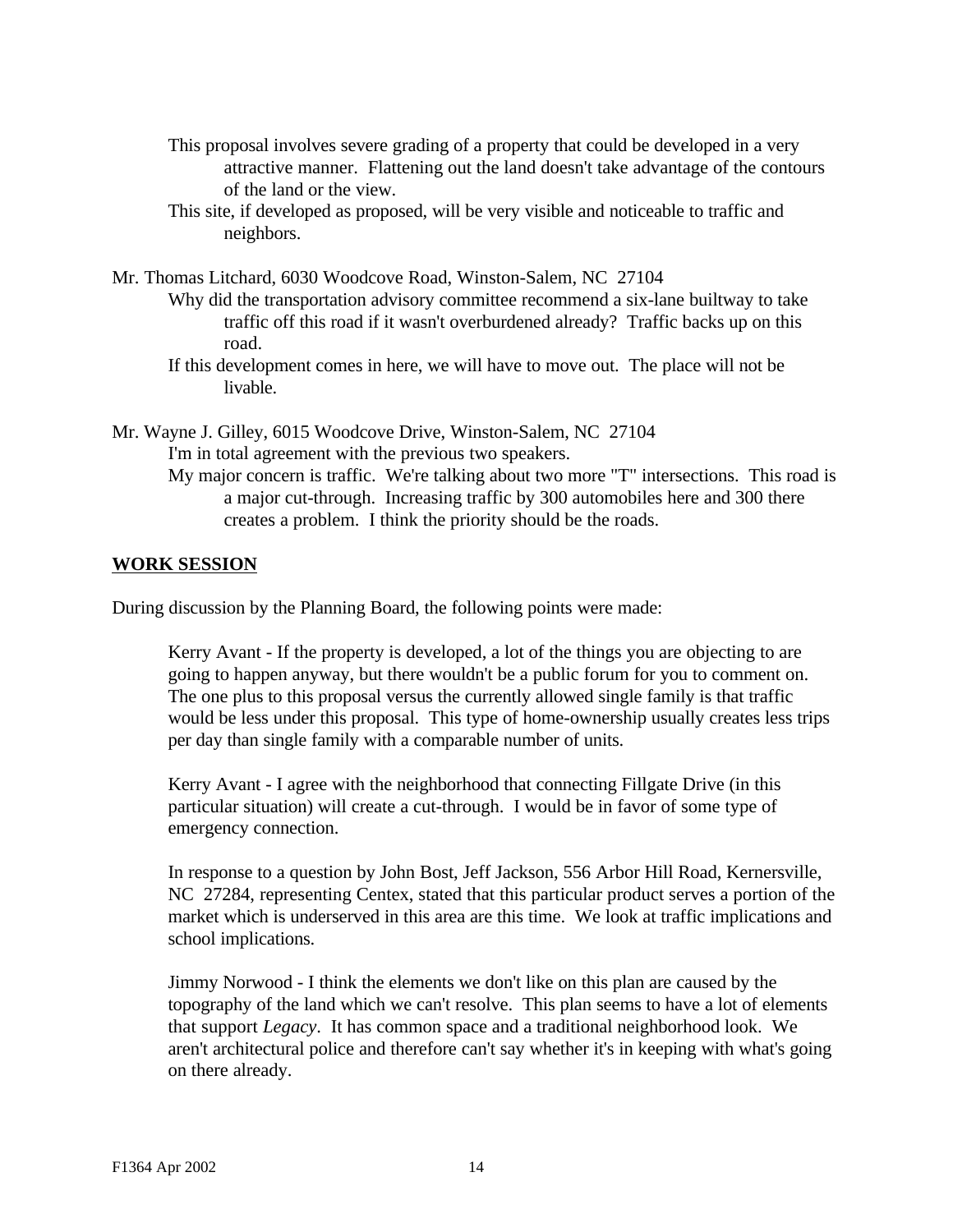In response to a question by Jimmy Norwood, Chad Hall stated that the plan has many positive aspects. The primary concern of staff was the transition zone. The use is not necessarily of concern, but the way it's being implemented is of concern. Glenn Simmons added that the petitioner did not feel they could go to another type of unit.

John Bost asked if a continuance would be helpful. Steve Calaway indicated that the developer was willing.

Terry Powell - if we want to develop townhomes in and near neighborhoods, this is an ideal situation to work.

MOTION: John Bost moved continuance of the zoning map amendment and site plan to May 9, 2002. SECOND: Terry Powell

VOTE:

FOR: Avant, Bost, Clark, King, Norwood, Powell AGAINST: None EXCUSED: None

## **PUBLIC HEARING** - May 9, 2002

### **PUBLIC HEARING**

FOR:

Steve Calaway, 1330 Ashley Square, Winston-Salem, NC 27103 I'm here on behalf of Centex Homes. The mass of the buildings along the south line have been reduced, more in keeping with the homes on the south.

- The people who live south of this site feel like their streets are minimal at best. They feel that additional traffic would be detrimental. I suggest that we leave a way for emergency ingress/egress and utility easements. I don't think it's best for this particular neighborhood to the south to have the connection.
- Substantial vegetation has been added to the perimeter of the site. The retaining wall has been reduced in height. We've talked about a safety fence along the top of the retaining wall.

#### AGAINST:

Mark Hogan, 805 Ellington Drive,

- Most mornings we have a backup on Styers Ferry Road going all the way back to Phillips Bridge.
- You have to ask how many people will be leaving this property in the morning. I think first of all you are going to create a traffic nightmare.
- Fillgate is a very tranquil environment. The beltway has put a distressful atmosphere in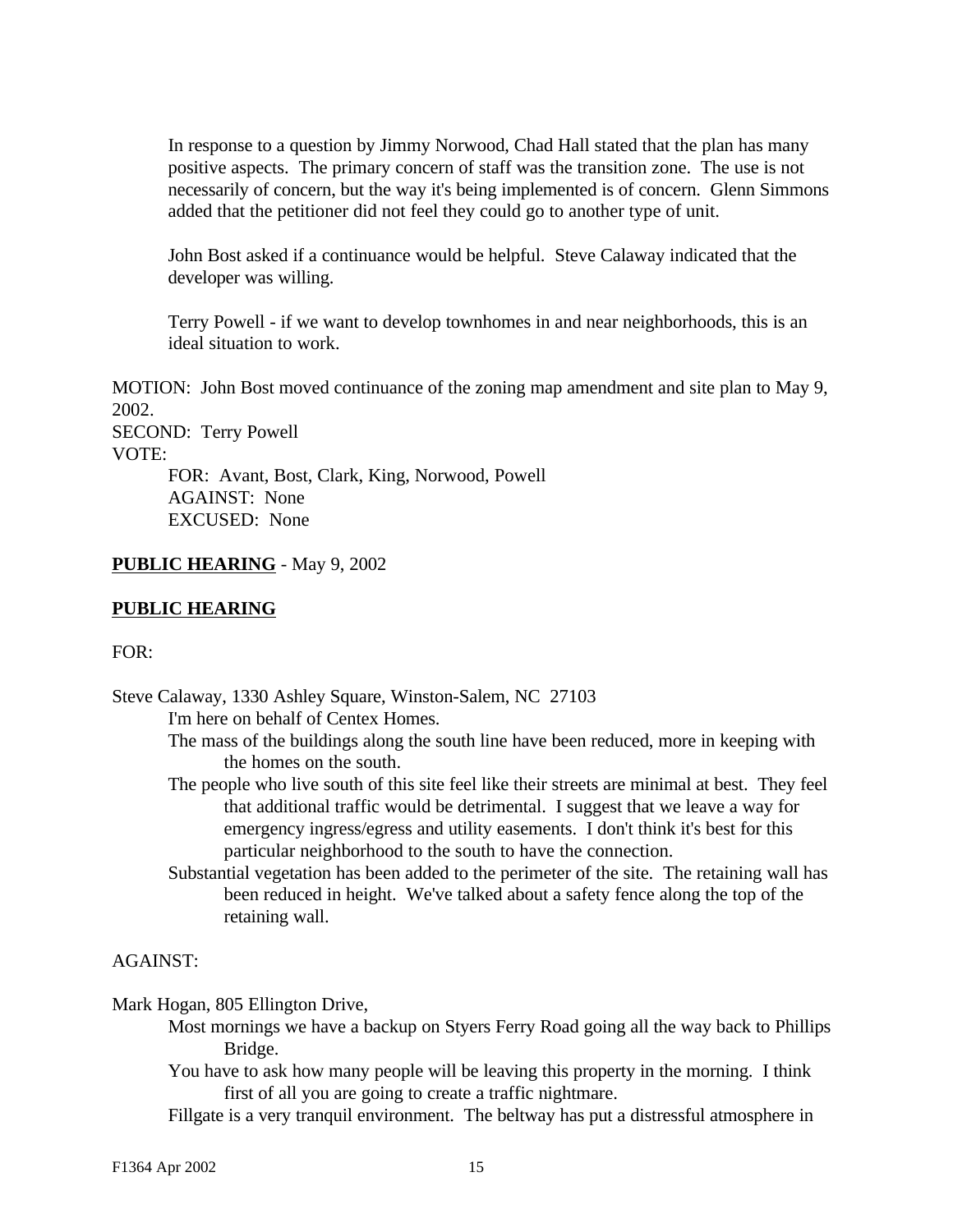this area. This area has a tremendous number of kids. The 20 mph speed limits are rarely adhered to.

Steve Steelman, 681 Fillgate Drive, last property right before the proposed plan

- If you open up Fillgate, one of the things that is going to be changing any with the beltway coming through, is that Remington Drive is going to be blocked off at Styers Ferry.
	- Philips Bridge Road will be reconfigured to join Styers Ferry where Remington is now. We just had our streets redone in the past couple of years. They are only tar and gravel. I don't think they could hold up to too much more traffic.
	- I strongly recommend that Fillgate not be cut through.

Al Davenworth, 678 Fillgate Drive

My house is adjacent to the property in question.

- When we moved here 10 years ago, we thought the cut through would go to similar housing as is currently in our neighborhood. We feel this will create a negative impact on our neighborhood.
- We know *Legacy* calls for multifamily between commercial and single family, but the commercial is L A Reynolds Garden Showcase which isn't a tremendous impact on single family and there is also a creek which separates us. We ask you to deny the zoning so this land can be used as single family, not multifamily.

### **WORK SESSION**

During discussion by the Planning Board, the following points were made:

Planning Board members asked Mr. Causey questions during the work session. His comments are below.

Steve Causey, Allied Design, 4720 Kester Mill Rd., Winston-Salem, NC 27103

In decreasing the foot print of the building, it allowed them to relax the grades where they had previously had retaining walls. They softened the slopes and are providing more natural slopes and eliminated about 80 linear feet of wall on the eastern end, near Fillgate Drive. The height, at the highest point, was probably not reduced any on that eastern end, maybe a foot or two minimum. Basically, adjacent to the Davenport Property is where most of the wall was eliminated. There is a maximum height of 10 feet for the entire wall. There will be some type of metal type rail or fencing atop the wall. When asked about the grade and what level the 10 feet was above, Mr. Causey replied that it was on the apartment side of the property. It basically slopes from the rear yard of the townhome building and then the retaining wall begins at the back of the yard, up to its full height maximum of 10 feet. The 10 feet is on the apartment side. There is actually approximately  $20 + \text{feet from the top of the wall to the adjoining property owner.}$ 

Staff is now recommending approval with the cut-through, based on the changes the petitioner made. The changes were not submitted until after the agenda books were